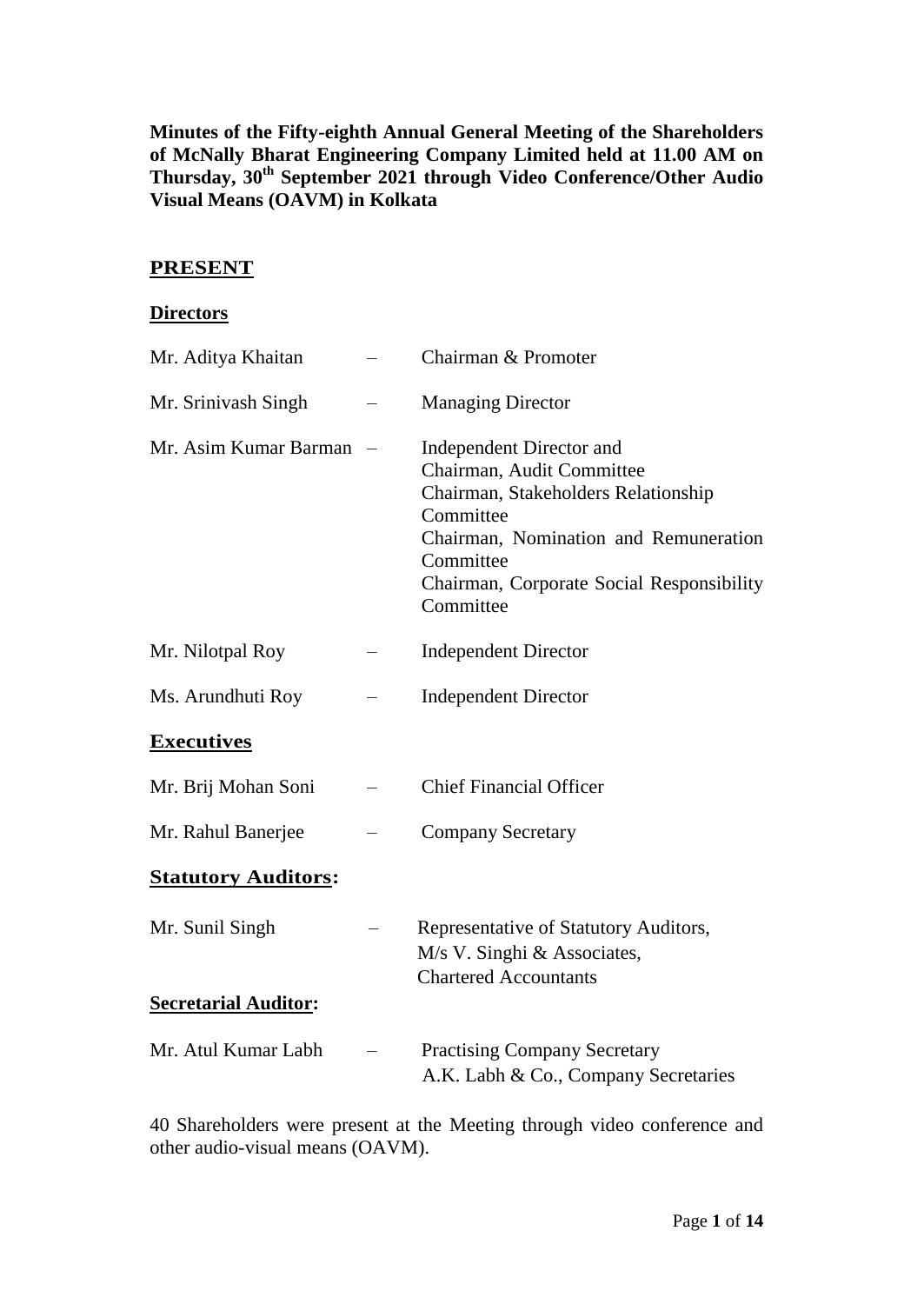## **1. Chairperson**

In accordance with he provisions of Article 71of the Articles of Association of the Company, Mr. Aditya Khaitan, Chairman of the Company's Board of Directors, took the Chair.

## **2. Quorum**

The quorum, as required under the Companies Act, 2013 being present, the Chairperson called the Meeting to order.

The Chairperson welcomed the Shareholders and introduced the Directors present at the Meeting through video-conference. The Chairperson then informed the Shareholders that Ms. Kasturi Roy Choudhury could not attend the Meeting as she was pre-occupied and expressed her inability to attend.

## **3. Statutory Registers for Inspection**

The Chairperson announced that Statutory Registers and other documents a referred under the Companies Act 2013 were available to the Shareholders for inspection online as the Meeting was being held through video-conference/other audio-visual means.

## **4. Notice of the Meeting**

The Chairperson, with the consent of the Shareholders present, took the Notice dated  $14<sup>th</sup>$  August 2021 convening the Fifty-eight Annual General Meeting which had been circulated to the Shareholders, as read.

# **5. The Chairperson's Opening Remarks**

Addressing the Shareholders, the Chairperson briefly apprised them of the performance of the Company during the financial year ended  $31<sup>st</sup>$  March 2021. The Chairperson explained the Company's policy in formulating plans for the growth of the Company.

## **6. Auditor's Report**

Upon completion of the Chairman's opening remarks, the Independent Auditor's Report on the Annual Financial Statement and the Consolidated Financial Statement of the Company for the financial year ended  $31<sup>st</sup>$  March 2021 were read out in accordance with Section 145 of the Companies Act, 2013.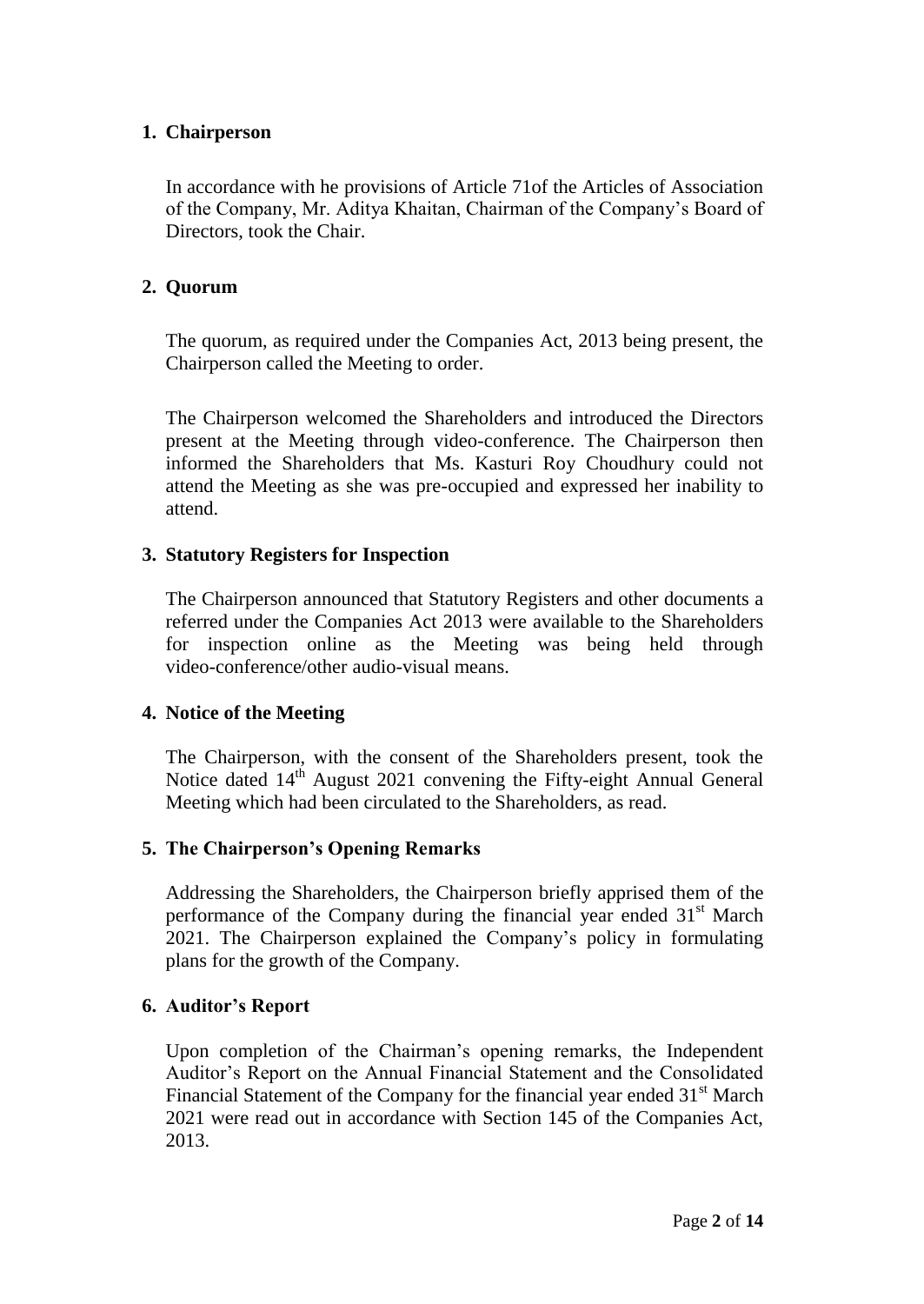## **7. Remote E-voting and Ballot voting**

The Chairperson informed the Shareholders that in accordance with Section 108 of the Companies Act, 2013 read wit Rule 20 of the Companies (Mnaagment and Administration) Rules, 2014 and Regulation 44 of the Securities and Exchange Board of India (Listing Obligation and Disclosure Requirement) Regulations, 2015 ("Listing Regulations"), all Shareholders have been provided remote e-voting facility through NSDL's e-voting platform between September 27, 2021 to September 29, 2021, in proportion to their shareholding as on the cut-off date of September 23, 2021 in respect of item No. 1 to 11 of the Notice of the  $58<sup>th</sup>$  Annual General Meeting of the Company ("AGM"). The Chairperson further mentioned that for the benefit of shareholders who have not been able to do remote e-voting and are present at the AGM through audio-visual means, arrangements for e-voting at the AGM have been made to enable them to cast their vote. Shareholders who have already cast their vote by remote e-voting, shall not vote by way of e-voting at the meeting, and if voted, it will not be counted. The Chairperson further mentioned that the Mr. Atul Kumar Labh, Practising Company Secretary, had been appointed by the Board as the Scrutinizer to conduct voting in fair and transparent manner and to submit the report on the same to the Chairperson within 48 hours of the conclusion of the Annual General Meeting. The combined result, based on Scrutinizer Report for remote e-voting and e-voting at the meeting, on all the Resolutions at the  $58<sup>th</sup>$  Annual General Meeting will be submitted to the stock exchanges where the shares of the Company are listed, hosted in the Company's website [www.mcnallybharat.com](http://www.mcnallybharat.com/) and displayed on the Notice Board at the Registered Office of the Company at 4, Mangoe Lane, Kolkata – 700 001, West Bengal.

The Chairperson added that all efforts feasible under the circumstances have been made by the Company to enable its Shareholders to participate and vote on the items being considered at the Annual General Meeting.

# **8. Shareholders' queries on the Annual Financial Statements of the Company for the Financial Year ended 31st March 2021**

The Chairperson then invited the attending Shareholders who would like to ask questions to the Board of Directors or to make their comments, give suggestions and seek clarifications, if any, on the Agenda Items, as set out in the Notice convening the  $58<sup>th</sup>$  Annual General Meeting. The Chairperson stated that in accordance with Regulation 18(1)(d) of the Listing Regulations, Mr. Asim Kumar Barman, Chairperson of the audit Committee is available to respond to the Shareholders' queries. Upon the Shareholders completing their submission, the questions/queries raised by them were suitably replied to and clarified.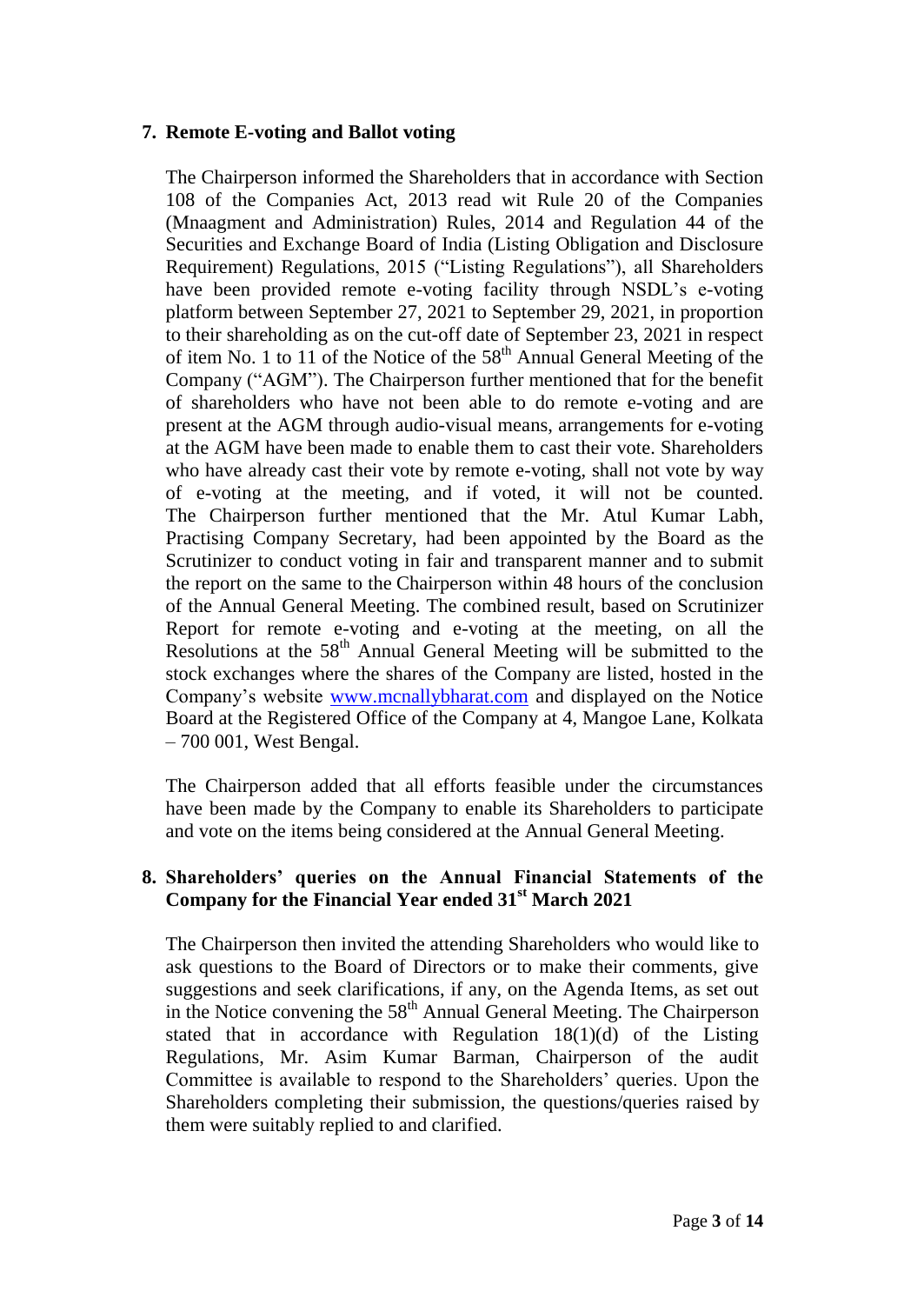Thereafter, the Chairperson requested the Shareholders present, to participate in the voting through e-voting facility available on the NSDL portal, if they had not already voted through remote e-voting.

Thanking all the Shareholders for their participation, the Chairperson announced that the proceedings of the Meeting will close after the Shareholders present at the Meeting have cast their vote through e-voting and when the Scrutinizer announces closure of voting through e-voting at the AGM.

The Company Secretary was authorized to undertake all follow-up action post announcement of the result of voting by the Scrutinizer.

## **9. E-voting at the AGM and closure of voting**

Mr. Atul Kumar Labh, scrutinizer appointed by the Board, conducted the e-voting during the AGM. After ensuring that all the willing Shareholders have cast their vote through e-voting at the AGM, the Scrutinizer blocked the facility of e-voting and announced closure of the voting at about 11.40 AM.

## **10. Results of e-voting**

Mr. Atul Kumar Labh, Scrutinizer, submitted his report on both remote e-voting and e-voting at the AGM on all the Resolutions specified in the Notice convening the  $58<sup>th</sup>$  Annual General Meeting on  $1<sup>st</sup>$  October 2021 and declared that all the Resolutions have been passed with requisite majority.

Based on the Scrutinizer Report, the following Resolutions were declared to have been passed with the requisite majority at the  $58<sup>th</sup>$  Annual General Meeting. The Company Secretary further caused the aforesaid result of voting to be placed on the Notice Board at the Registered Office of the Company and to be displayed in the website of the Company at [www.mcnallybharat.com](http://www.mcnallybharat.com/) and caused the aforesaid results of the combined voting on the Resolutions to be sent to each of the Stock Exchanges where the Company's shares are listed.

Based on the Company Secretary declaration of results of voting on the Resolutions, the Chairperson directed the Secretary to record the same as part of the Minutes.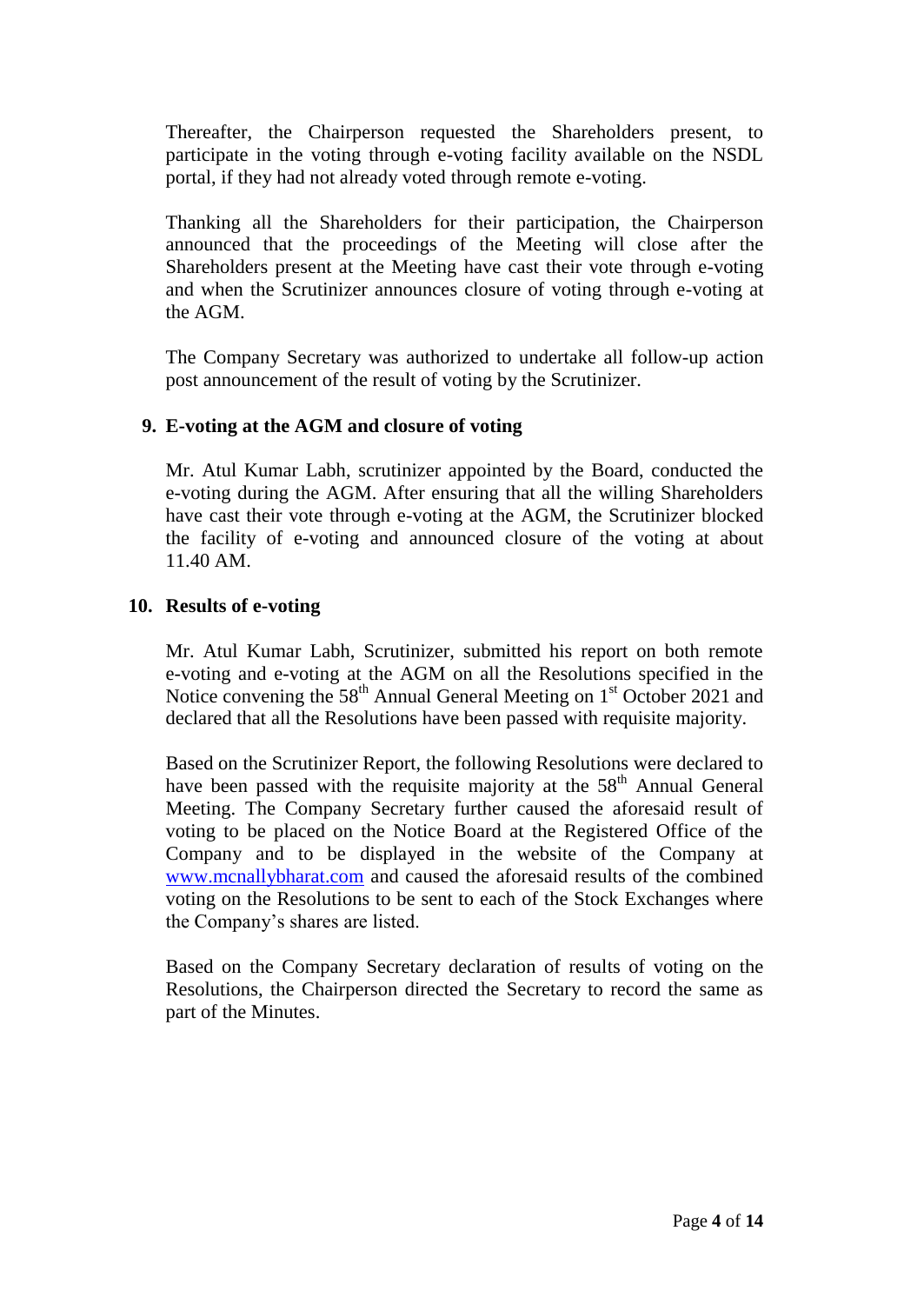## **Resolution No. 1**

**Adoption of the Audited Financial Statement together with the Directors' Report and Auditor's Report thereon and the Audited Consolidated Financial Statement of the Company for the financial year ended 31st March 2021 together with the Auditor's Report thereon**

## "RESOLVED that:

- (a) the Audited Financial Statement of the Company for the Financial Year ended 31st March 2021 together with the Directors' Report and Auditor's Report thereon, as circulated to the Shareholders via e-mail be and are hereby adopted and
- (b) the audited consolidated financial statements of the Company for the financialyear ended March 31, 2021 and the Report of the Auditors thereon as circulated to the Shareholders via e-mail be and are hereby adopted."

| <b>Particulars</b> | <b>Valid Votes Cast</b> |                                        |                |                                        |
|--------------------|-------------------------|----------------------------------------|----------------|----------------------------------------|
|                    | For                     | % of total<br>number of<br>valid votes | <b>Against</b> | % of total<br>number of<br>valid votes |
|                    |                         | cast                                   |                | cast                                   |
| Remote E-voting    | 105058176               | 99.9990%                               | 1036           | 0.0010%                                |
| E-voting at AGM    |                         |                                        |                |                                        |
| Total              | 105058176               | 99.9990%                               | 1036           | 0.0010%                                |

## **Result of Remote e-voting and E-voting at AGM on Resolution No. 1**

The Resolution was carried with requisite majority as per the votes cast "For" the Resolution as above.

## **Resolution No. 2**

## **Consider non-declaration of dividend on Non-convertible Redeemable Preference Shares for the financial year ended 31st March 2021**

"RESOLVED that it be and is hereby noted that in the absence of profit for the Financial Year 2020-21 and in view of the accumulated losses of the Company, and as decided by the Board of Directors of the Company, no dividend be rewarded to the Non-convertible Redeemable Preference Shareholders who are entitled to receive dividend at a fixed rate of 11.50% on the Non-convertible Redeemable Preference Shares of nominal value Rs 100/- each."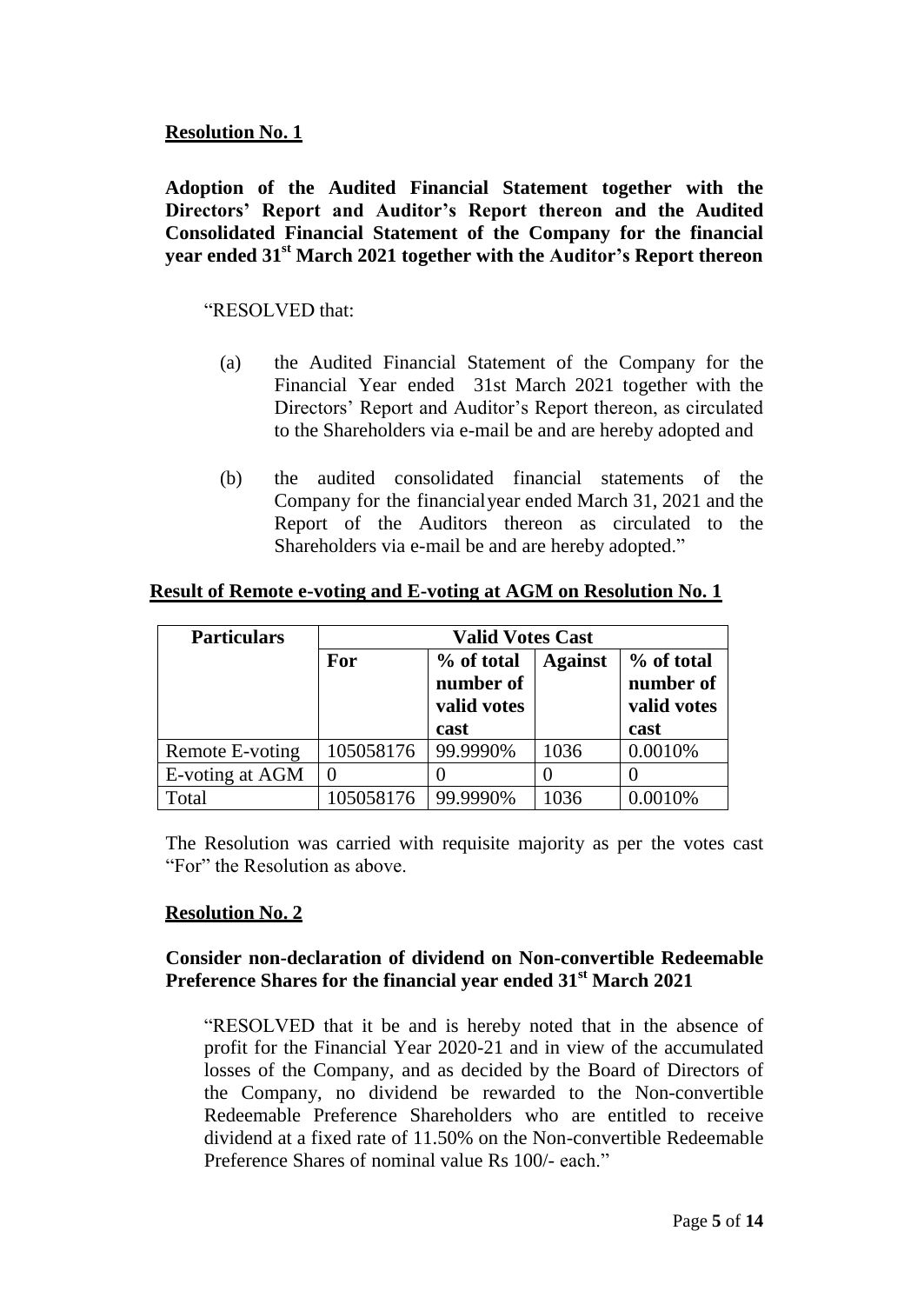| <b>Particulars</b> | <b>Valid Votes Cast</b> |                                                |                |                                                |
|--------------------|-------------------------|------------------------------------------------|----------------|------------------------------------------------|
|                    | For                     | % of total<br>number of<br>valid votes<br>cast | <b>Against</b> | % of total<br>number of<br>valid votes<br>cast |
| Remote E-voting    | 105057426               | 99.9983%                                       | 1836           | 0.0017%                                        |
| E-voting at AGM    | $\theta$                |                                                |                |                                                |
| Total              | 105057426               | 99.9983%                                       | 1836           | 0.0017%                                        |

## **Result of Remote e-voting and E-voting at AGM on Resolution No. 2**

The Resolution was carried with requisite majority as per the votes cast "For" the Resolution as above.

## **Resolution No. 3**

## **Appoint a Director in place of Mr. Aditya Khaitan (DIN: 00023788) who retires by rotation and being eligible, offers himself for re-election**

"RESOLVED that Mr. Aditya Khaitan (DIN: 00023788), who retires by rotation at this meeting, be and is hereby re-appointed as a Director of the Company whose period of office shall be determined by retirement of directors by rotation."

## **Result of Remote e-voting and E-voting at AGM on Resolution No. 3**

| <b>Particulars</b> | <b>Valid Votes Cast</b> |                                        |                |                                        |
|--------------------|-------------------------|----------------------------------------|----------------|----------------------------------------|
|                    | For                     | % of total<br>number of<br>valid votes | <b>Against</b> | % of total<br>number of<br>valid votes |
|                    |                         | cast                                   |                | cast                                   |
| Remote E-voting    | 105058216               | 99.9990%                               | 1046           | 0.0010%                                |
| E-voting at AGM    | $\mathbf{0}$            |                                        |                |                                        |
| Total              | 105058216               | 99.9990%                               | 1046           | 0.0010%                                |

The Resolution was carried with requisite majority as per the votes cast "For" the Resolution as above.

## **Resolution No. 4**

## **Appoint/re-appoint Auditors to hold office from the conclusion of the 58th Annual General Meeting until conclusion of the 63rd Annual General Meeting and to fix their remuneration**

"RESOLVED that pursuant to the provisions of Section 139 of the Companies Act, 2013 and the Rules made thereunder (including any amendments, modifications or re-enactment for the time being in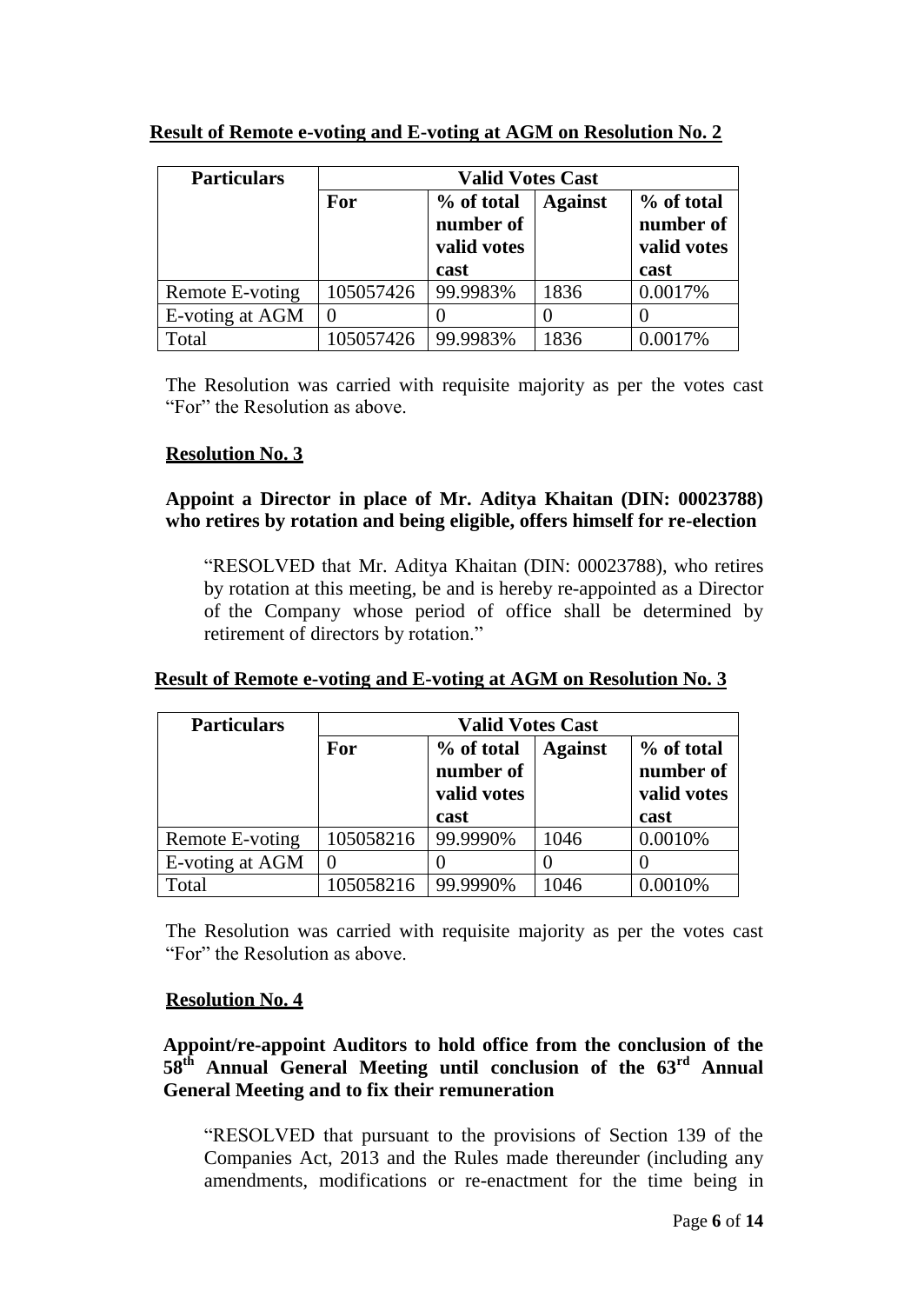force), and pursuant to the recommendations of the Audit Committee/Board of Directors of the Company, M/s. V. Singhi & Associates, Chartered Accountants, Kolkata (ICAI registration number 311017E) be and are hereby re-appointed as the Auditors of the Companyfor a consecutive period of five years, to hold office from the conclusion of the Fifty Eighth (58th) Annual General Meeting until the conclusion of the Sixty Third (63rd) Annual General Meeting, and that the Board of Directors (or Committee thereof) be and is hereby authorized to fix such remuneration as may be determined in consultation with the said Auditors".

| <b>Particulars</b> | <b>Valid Votes Cast</b> |                                                |                |                                                |
|--------------------|-------------------------|------------------------------------------------|----------------|------------------------------------------------|
|                    | For                     | % of total<br>number of<br>valid votes<br>cast | <b>Against</b> | % of total<br>number of<br>valid votes<br>cast |
| Remote E-voting    | 105058226               | 99.9990%                                       | 1036           | 0.0010%                                        |
| E-voting at AGM    | $\overline{0}$          |                                                |                |                                                |
| Total              | 105058226               | 99.9990%                                       | 1036           | 0.0010%                                        |

**Result of Remote e-voting and E-voting at AGM on Resolution No. 4**

The Resolution was carried with requisite majority as per the votes cast "For" the Resolution as above.

## **Resolution No. 5:**

## **Re-appoint Ms. Arundhuti Dhar (DIN: 03197285) as an Independent Director of the Company for a second term of five consecutive terms (Special Resolution)**

"RESOLVED that pursuant to the provisions of Sections 149, 152 and other applicable provisions, if any, of the Companies Act, 2013("the Act") read with Schedule IV to the Act (including any statutory modification(s) or re-enactment(s) thereof, for the time being in force) and the Companies (Appointment and Qualification of Directors) Rules, 2014, as amended from time to time, and pursuant to the recommendation of the Nomination & Remuneration Committee and the Board of Directors, Ms. Arundhuti Dhar (DIN: 03197285), who holds office of Independent Director and who has submitted a declaration that she meets the criteria for independence as provided under Section 149(6) of the Act and Regulation 16(1)(b) of the Securities and Exchange Board of India (Listing Obligation and Disclosure Requirements) Regulations, 2015, be and is hereby re-appointed as an Independent Director of the Company, not liable to retire by rotation, for a second term of five consecutive years commencing from  $29<sup>th</sup>$  September 2021 till  $28<sup>th</sup>$  September 2026;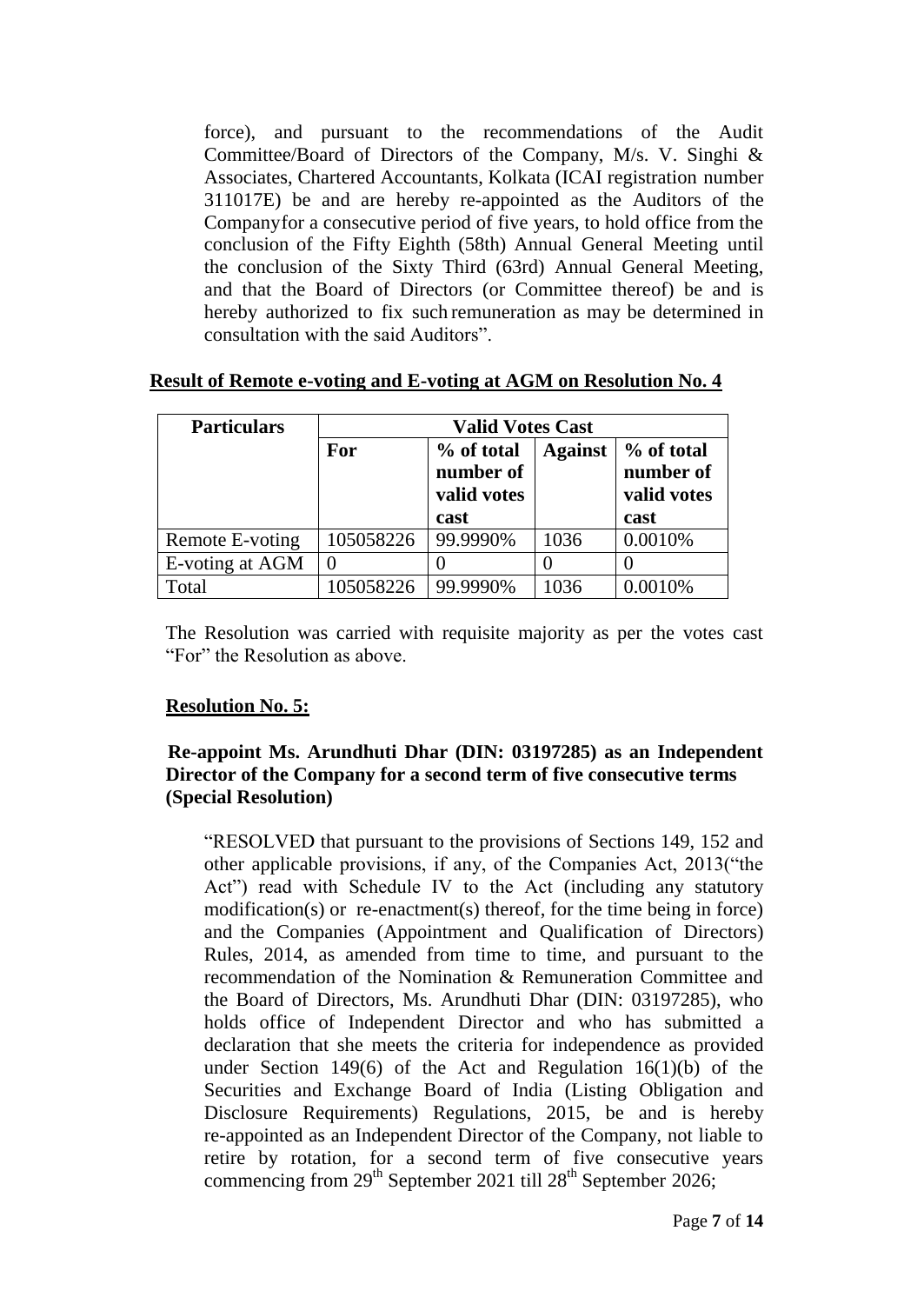RESOLVED FURTHER that the Board of Directors of the Company (including its committee thereof) and/or Company Secretary of the Company, be and are hereby authorized to do allsuch acts, deeds, matters and things as may be considered necessary, desirable or expedient to give effect to this Resolution."

| <b>Particulars</b> | <b>Valid Votes Cast</b> |                                        |      |         |  |
|--------------------|-------------------------|----------------------------------------|------|---------|--|
|                    | For                     | % of total<br>number of<br>valid votes |      |         |  |
|                    |                         | cast                                   |      | cast    |  |
| Remote E-voting    | 105058676               | 99.9990%                               | 1086 | 0.0010% |  |
| E-voting at AGM    |                         |                                        |      |         |  |
| Total              | 105058676               | 99.9990%                               | 1086 | 0.0010% |  |

## **Result of Remote e-voting and E-voting at AGM on Resolution No. 5**

The Resolution was carried with requisite majority as per the votes cast "For" the Resolution as above.

## **Resolution No. 6:**

## **Approval for Related Party Transactions for Dipka Project (Ordinary Resolution)**

"RESOLVED that pursuant to the provisions of Section 188 of the Companies Act, 2013 ("Act") and other applicable provisions, if any, read with Rule 15 of the Companies (Meetings of Board and its Powers) Rules, 2014, as amended till date, Regulation 23(4) of the Securities and Exchange Board of India (Listing Obligations and Disclosure Requirements) Regulations, 2015 ("Listing Regulations") and the Company's policy on Related Party transaction(s) and also pursuant to the consent of Audit Committee and the Board of Directors vide resolutions passed in their respective meetings, approval of Shareholders be and is hereby accorded to the Board of Directors of the Company to enter into contract(s) and/or arrangement(s) and/or transaction(s) with McNally-AML (JV), a related party within the meaning of Section 2(76) of the Act, Ind-AS 24 of Indian Accounting Standard and Regulation 2(1)(zb) of the Listing Regulations, for execution ofproject as awarded by South Eastern Coalfields Limited at Dipka, Chhattisgarh, on such terms and conditions as the Board of Directors may deem fit, for a total aggregate Contract value of Rs. 175.42 Crore, provided that the said contract(s)/ arrangement(s)/ transaction(s) so carried out shall be at arm's length basis and in the ordinary course of business of the Company;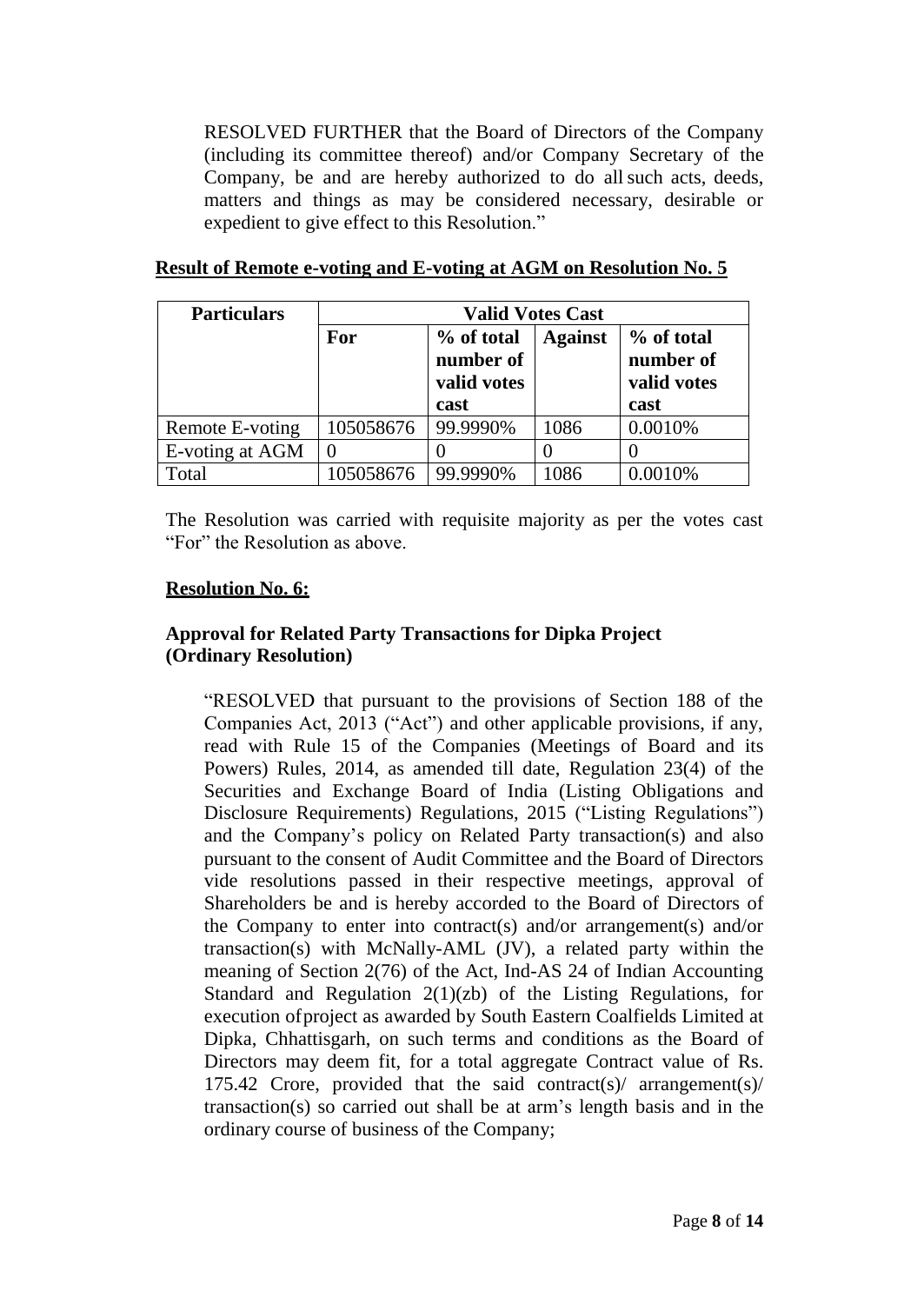RESOLVED FURTHER that the Board of Directors be and is hereby authorised to delegate all or any of the powers conferred on it by or under this Resolution to any Committee of Directors of the Company and to do all acts and take such steps as may be considered necessary or expedient to give effect to the aforesaid Resolution."

| <b>Particulars</b> | <b>Valid Votes Cast</b> |                                                |                |                                                |
|--------------------|-------------------------|------------------------------------------------|----------------|------------------------------------------------|
|                    | For                     | % of total<br>number of<br>valid votes<br>cast | <b>Against</b> | % of total<br>number of<br>valid votes<br>cast |
|                    |                         |                                                |                |                                                |
| Remote E-voting    | 105058126               | 99.9989%                                       | 1136           | 0.0011%                                        |
| E-voting at AGM    | $\theta$                |                                                |                |                                                |
| Total              | 105058126               | 99.9989%                                       | 1136           | 0.0011%                                        |

#### **Result of Remote e-voting and E-voting at AGM on Resolution No. 6**

The Resolution was carried with requisite majority as per the votes cast "For" the Resolution as above.

## **Resolution No. 7:**

## **Approval for Related Party Transactions for Chhal OCP Project (Ordinary Resolution)**

"RESOLVED that pursuant to the provisions of Section 188 of the Companies Act, 2013 ("Act") and other applicable provisions, if any, read with Rule 15 of the Companies (Meetings of Board and its Powers) Rules, 2014, as amended till date, Regulation 23(4) of the Securities and Exchange Board of India (Listing Obligations and Disclosure Requirements) Regulations, 2015 ("Listing Regulations") and the Company's policy on Related Party transaction(s) and also pursuant to the consent of Audit Committee and the Board of Directors vide resolutions passed in their respective meetings, approval of Shareholders be and is hereby accorded to the Board of Directors of the Company to enter into contract(s) and/or arrangement(s) and/or transaction(s) with McNally-Trolex (JV), a related party within the meaning of Section 2(76) of the Act, Ind-AS 24 of Indian Accounting Standard and Regulation 2(1)(zb) of the Listing Regulations, for execution of project as awarded by South Eastern Coalfields Limited at Chhal OCP, Chhattisgarh, on such terms and conditions as the Board of Directors may deem fit, for a total aggregate Contract value of Rs. 144.06 Crore, provided that the said contract(s)/ arrangement(s)/ transaction(s) so carried out shall be at arm's length basis and in the ordinary course of business of the Company;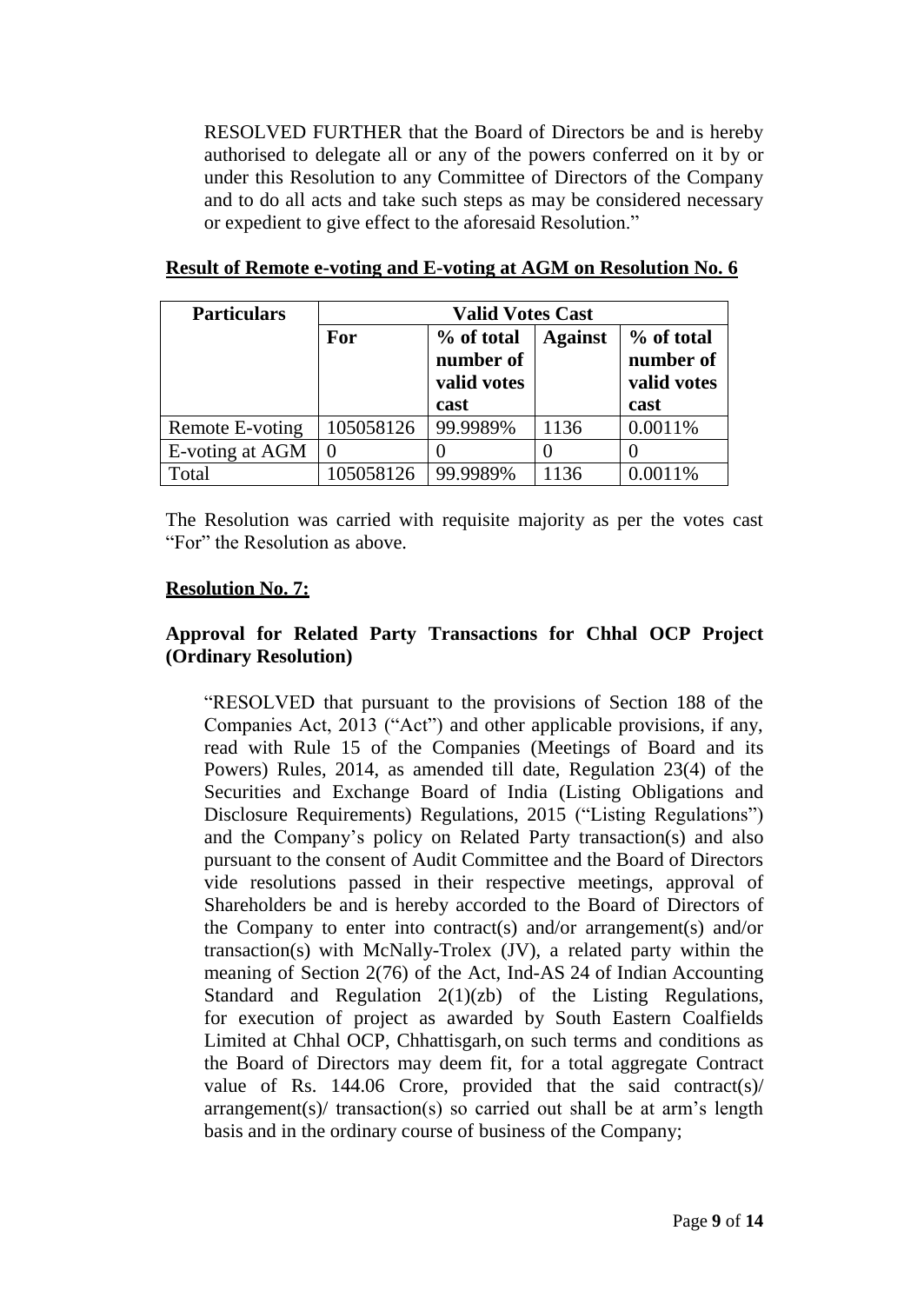RESOLVED FURTHER that the Board of Directors be and is hereby authorised to delegate all or any of the powers conferred on it by or under this Resolution to any Committee of Directors of the Company and to do all acts and take such steps as may be considered necessary or expedient togive effect to the aforesaid Resolution."

| <b>Particulars</b> | <b>Valid Votes Cast</b> |                                        |                |                                        |
|--------------------|-------------------------|----------------------------------------|----------------|----------------------------------------|
|                    | For                     | % of total<br>number of<br>valid votes | <b>Against</b> | % of total<br>number of<br>valid votes |
|                    |                         | cast                                   |                | cast                                   |
| Remote E-voting    | 104809097               | 99.9990%                               | 1086           | 0.0010%                                |
| E-voting at AGM    | $\overline{0}$          |                                        |                |                                        |
| Total              | 104809097               | 99.9990%                               | 1086           | 0.0010%                                |

#### **Result of Remote e-voting and E-voting at AGM on Resolution No. 7**

The Resolution was carried with requisite majority as per the votes cast "For" the Resolution as above.

#### **Resolution No. 8:**

## **Approval for Related Party Transactions for Sardega Project (Ordinary Resolution)**

"RESOLVED that pursuant to the provisions of Section 188 of the Companies Act, 2013 ("Act") and other applicable provisions, if any, read with Rule 15 of the Companies (Meetings of Board and its Powers) Rules, 2014, as amended till date, Regulation 23(4) of the Securities and Exchange Board of India (Listing Obligations and Disclosure Requirements) Regulations, 2015 ("Listing Regulations") and the Company's policy on Related Party transaction(s) and also pursuant to the consent of Audit Committee and the Board of Directors vide resolutions passed in their respective meetings, approval of Shareholders be and is hereby accorded to the Board of Directors of the Company to enter into contract(s) and/or arrangement(s) and/or transaction(s) with McNally-Trolex-Kilburn (JV), a related party within the meaning of Section 2(76) of the Act, Ind-AS 24 of Indian Accounting Standard and Regulation 2(1)(zb) of the Listing Regulations, for execution of project as awarded by Mahanadi Coalfields Limited at Sardega, Mahalaxmi Area, on such terms and conditions as the Board of Directors may deem fit, for a total aggregate Contract value of Rs. 258.86 Crore, provided that the said contract(s)/ arrangement(s)/ transaction(s) so carried out shall be at arm's length basis and in the ordinary course of business of the Company;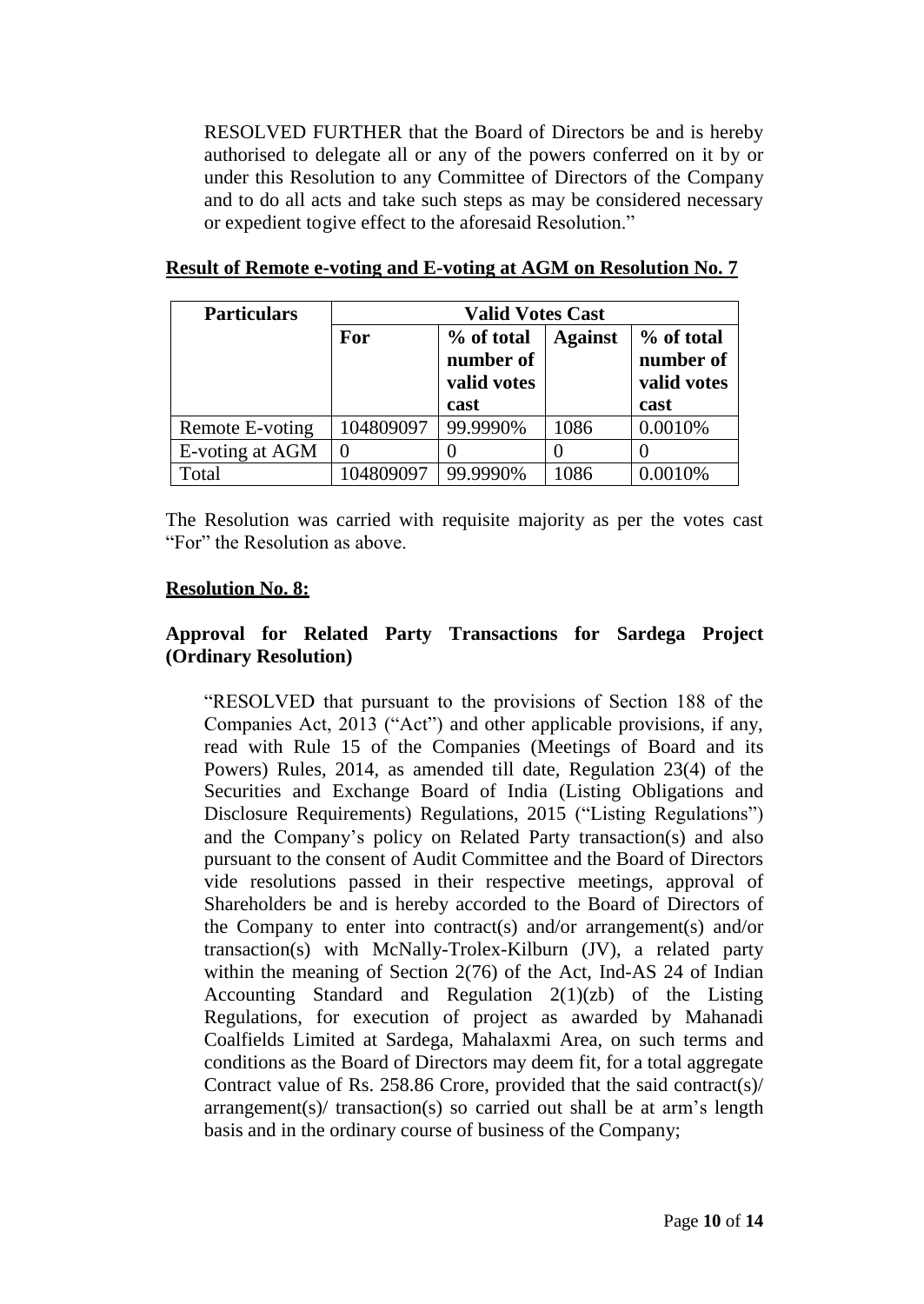RESOLVED FURTHER that the Board of Directors be and is hereby authorised to delegate all or any of the powers conferred on it by or under this Resolution to any Committee of Directors of the Company and to do all acts and take such steps as may be considered necessary or expedient togive effect to the aforesaid Resolution."

| <b>Particulars</b> | <b>Valid Votes Cast</b> |                                                |                |                                                |
|--------------------|-------------------------|------------------------------------------------|----------------|------------------------------------------------|
|                    | For                     | % of total<br>number of<br>valid votes<br>cast | <b>Against</b> | % of total<br>number of<br>valid votes<br>cast |
| Remote E-voting    | 103954926               | 99.9990%                                       | 1036           | 0.0010%                                        |
| E-voting at AGM    | $\theta$                |                                                |                |                                                |
| Total              | 103954926               | 99.9990%                                       | 1036           | 0.0010%                                        |

#### **Result of Remote e-voting and E-voting at AGM on Resolution No. 8**

The Resolution was carried with requisite majority as per the votes cast "For" the Resolution as above.

#### **Resolution No. 9:**

## **Approval for Related Party Transactions for Ananta Project (Ordinary Resolution)**

"RESOLVED that pursuant to the provisions of Section 188 of the Companies Act, 2013 ("Act") and other applicable provisions, if any, read with Rule 15 of the Companies (Meetings of Board and its Powers) Rules, 2014, as amended till date, Regulation 23(4) of the Securities and Exchange Board of India (Listing Obligations and Disclosure Requirements) Regulations, 2015 ("Listing Regulations") and the Company's policy on Related Party transaction(s) and also pursuant to the consent of Audit Committee and the Board of Directors vide resolutions passed in their respective meetings, approval of Shareholders be and is hereby accorded to the Board of Directors of the Company to enter into contract(s) and/or arrangement(s) and/or transaction(s) with McNally-AML(JV), a related party within the meaning of Section 2(76) of the Act, Ind-AS 24of Indian Accounting Standard and Regulation 2(1)(zb) of the Listing Regulations, for execution of project as awarded by Mahanadi Coalfields Limited at Ananta, Jagannath Area, on such terms and conditions as the Board of Directors may deem fit, for a total aggregate Contract value of Rs.231.28 Crore, provided that the said contract(s)/ arrangement(s)/ transaction(s) so carried out shall be at arm's length basis and in the ordinary course of business of the Company.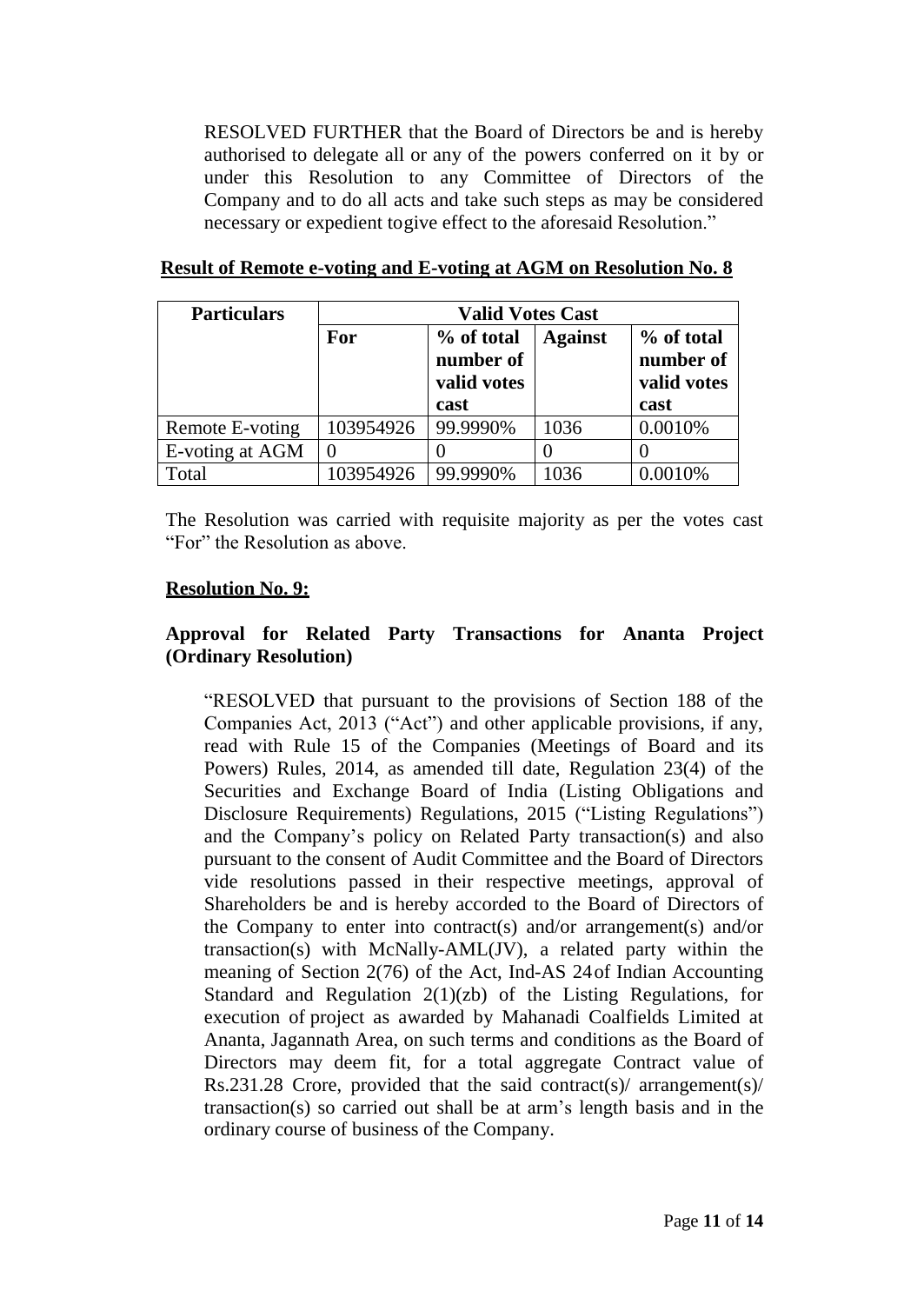RESOLVED FURTHER that the Board of Directors be and is hereby authorised to delegate all or any of the powers conferred on it by or under this Resolution to any Committee of Directors of the Company and to do all acts and take such steps as may be considered necessary or expedient togive effect to the aforesaid Resolution."

| <b>Particulars</b> | <b>Valid Votes Cast</b> |                                                |                |                                                |  |
|--------------------|-------------------------|------------------------------------------------|----------------|------------------------------------------------|--|
|                    | For                     | % of total<br>number of<br>valid votes<br>cast | <b>Against</b> | % of total<br>number of<br>valid votes<br>cast |  |
| Remote E-voting    | 105058176               | 99.9990%                                       | 1086           | 0.0010%                                        |  |
| E-voting at AGM    |                         |                                                |                |                                                |  |
| Total              | 105058176               | 99.9990%                                       | 1086           | 0.0010%                                        |  |

#### **Result of Remote e-voting and E-voting at AGM on Resolution No. 9**

The Resolution was carried with requisite majority as per the votes cast "For" the Resolution as above.

#### **Resolution No. 10:**

## **Approval for Related Party Transactions for Baroud Project (Ordinary Resolution)**

"RESOLVED that pursuant to the provisions of Section 188 of the Companies Act, 2013 ("Act") and other applicable provisions, if any, read with Rule 15 of the Companies (Meetings of Board and its Powers) Rules, 2014, as amended till date, Regulation 23(4) of the Securities and Exchange Board of India (Listing Obligations and Disclosure Requirements) Regulations, 2015 ("Listing Regulations") and the Company's policy on Related Party transaction(s) and also pursuant to the consent of Audit Committee and the Board of Directors vide resolutions passed in their respective meetings, approval of Shareholders be and is hereby accorded to the Board of Directors of the Company to enter into contract(s) and/or arrangement(s) and/or transaction(s) with McNally-Trolex (JV), a related party within the meaning of Section 2(76) of the Act, Ind-AS 24 of Indian Accounting Standard and Regulation 2(1)(zb) of the Listing Regulations, for execution of project as awarded by South Eastern Coalfields Limited at Baroud, Raigarh Area, on such terms and conditions as the Board of Directors may deem fit, for a total aggregate Contract value of Rs. 179.83 Crore, provided that the said contract(s)/ arrangement(s)/ transaction(s) so carried out shall be at arm's length basis and in the ordinary course of business of the Company;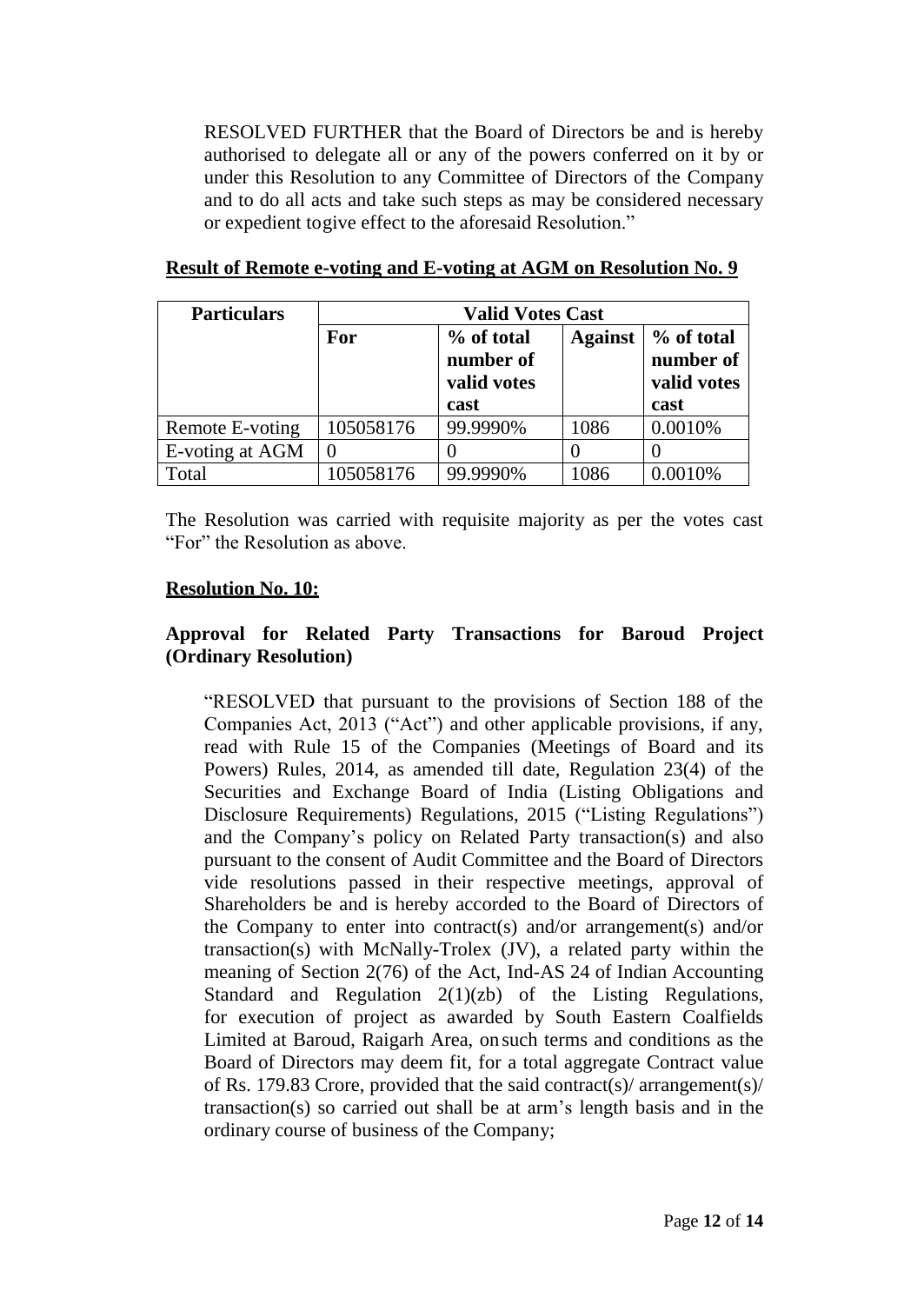RESOLVED FURTHER that the Board of Directors be and is hereby authorised to delegate all or any of the powers conferred on it by or under this resolution to any Committee of Directors of the Company and to do all acts and take such steps as may be considered necessary or expedient togive effect to the aforesaid resolution."

| <b>Particulars</b> | <b>Valid Votes Cast</b> |                                        |                |                                        |
|--------------------|-------------------------|----------------------------------------|----------------|----------------------------------------|
|                    | For                     | % of total<br>number of<br>valid votes | <b>Against</b> | % of total<br>number of<br>valid votes |
|                    |                         | cast                                   |                | cast                                   |
| Remote E-voting    | 104809176               | 99.9990%                               | 1086           | 0.0010%                                |
| E-voting at AGM    |                         |                                        |                |                                        |
| Total              | 104809176               | 99.9990%                               | 1086           | 0.0010%                                |

## **Result of Remote e-voting and E-voting at AGM on Resolution No. 10**

The Resolution was carried with requisite majority as per the votes cast "For" the Resolution as above.

## **Resolution No. 11:**

## **Approve remuneration of Cost Auditors for the Financial Year ending 31st March 2022 (Ordinary Resolution)**

"RESOLVED that in accordance with the provisions of Section 148 of the Companies Act, 2013 and the Rules made thereunder (including any statutory modification(s) or re-enactment thereof for the time being in force), the remuneration payable to the Cost Auditor, M/s. A. Bhattacharya & Associates, Cost Accountants, appointed by the Board of Directors of the Company for conducting audit of cost accounting records maintained by the Company as applicable, for the Financial Year 2021-22, the details of which are given in the explanatory statement in respect of this item of business annexed to the Notice convening this Meeting, be and is hereby ratified."

## **Result of Remote e-voting and E-voting at AGM on Resolution No. 11**

| <b>Particulars</b> | <b>Valid Votes Cast</b> |                                                |                |                                                |
|--------------------|-------------------------|------------------------------------------------|----------------|------------------------------------------------|
|                    | For                     | % of total<br>number of<br>valid votes<br>cast | <b>Against</b> | % of total<br>number of<br>valid votes<br>cast |
| Remote E-voting    | 105058026               | 99.9988%                                       | 1236           | 0.0012%                                        |
| E-voting at AGM    |                         |                                                |                |                                                |
| Total              | 105058026               | 99.9988%                                       | 1236           | 0.0012%                                        |